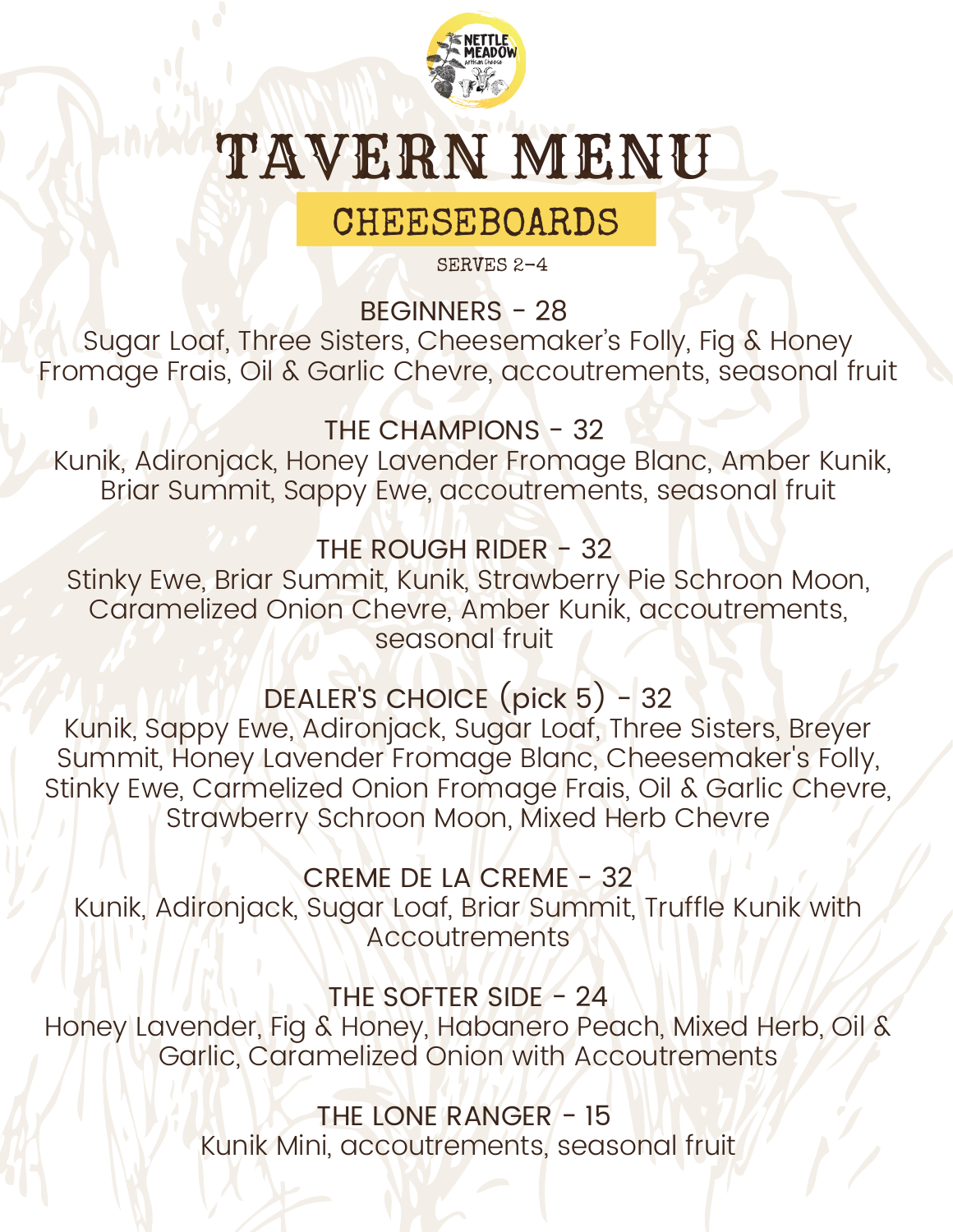

TAVERN MENU

## SAVORY BITES

POUTINE - 15 Fries, Kunik cheese gravy, scallions

NACHOS - 11 House made tortillas topped with queso, green chiles, fresh salsa, and sour cream

ARTICHOKE AND SPINACH DIP - 12

FRENCH ONION SOUP - 9 A Hitching Post Tavern original with No. 26

CHICKEN TOMATILLO CHILI - 13 With fresh tortilla chips, salsa, and No. 26

KUNIK MAC N' CHEESE - 10 A Nettle Meadow classic -add bacon +2

CALAMITY JANE SALAD - 12 Mixed greens, dried cranberries, Calamity Crumbles, Toad Hill Maple walnuts, balsamic vinaigrette - add chicken + 4; salmon + 8

CAESER SALAD - 12 Romaine, house made dressing, shaved Stinky Ewe, croutons - add chicken + 4

CAPRESE - 12 Fresh Sheep cheese, heirloom tomatoes, balsamic vinaigrette on a bed of greens

### MAINS

(ADD SIDE SALAD OR FRIES TO ANY MEAL +6) GRILLED CHEESE OF THE WEEK - 12 FLATBREAD OF THE WEEK - 13 QUICHE OF THE WEEK - 12

CHICKEN POT PIE - 14 Topped with No. 26

TRAILBURGER - 17 Top with choice of: Truffle, Caramelized Onion, or Habanero Peach Fromage Frais with Lettuce Tomato and Onion Add Bacon \$2

#### HOT PANINI SANDWICHES

BUCKAROO - 15 Roast Beef, caramelized onions, Horseradish **Chevre** 

GREENHORN - 13 Garlic & Olive Oil Chevre, roasted red peppers, tomato, onion, spinach

FOWL PLAY - 14 Turkey, Garlic & Olive Oil Chevre, roasted red peppers, tomato, onion, spinach

DOC'S REUBEN - 15 Corned Beef, Stinky Ewe, Pickles & 1000 Island Dressing

GUN SLINGER - 14 Kunik, pear preserves, bacon, grilled ciabatta

URBAN COWBOY - 14 Lox and Chive Schroon Moon, onion, capers, toasted baguette

A S K U S A B O U T O U R D E S S E R T M E N U !

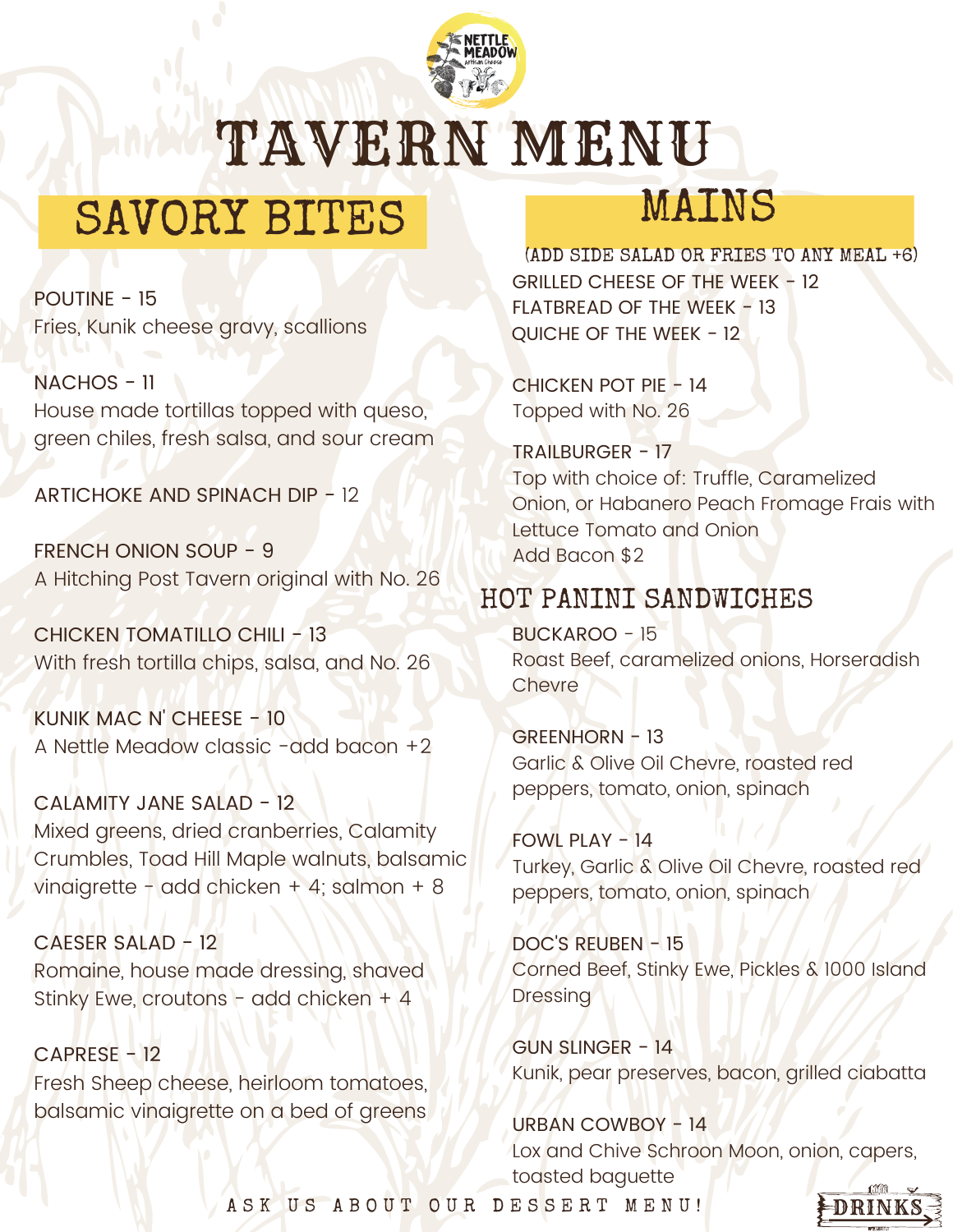

TAVERN MENU

# HEARTY START

POUTINE - 15 Fries, Kunik cheese gravy, scallions

NACHOS - 11 House made tortillas topped with queso, green chiles, fresh salsa, and sour cream

ARTICHOKE AND SPINACH DIP - 12

FRENCH ONION SOUP - 9 A Hitching Post Tavern original with No. 26

CHICKEN TOMATILLO CHILI - 12 With fresh tortilla chips, salsa, and No. 26

BREAKFAST MAC- 12 Nettle Meadow's classic Kunik Mac n' Cheese with an egg over easy -add bacon +2

 $STRATA - 14$ Egg, potato, spinach and bacon with chevre and No. 26 or Green Chili, egg, potato and bacon with chevre and No. 26

CALAMITY JANE SALAD - 12 Mixed greens, dried cranberries, Calamity Crumbles, Toad Hill Maple walnuts, balsamic vinaigrette - add chicken + 4; salmon + 8

CAESER SALAD - 12 Romaine, house made dressing, shaved Stinky Ewe, croutons - add chicken  $+$  4

## MAINS

(ADD SIDE SALAD OR FRIES TO ANY MEAL +6)

FRENCH TOAST - 14 With Orange Fromage Frais. and Maple **Syrup** 

GRILLED CHEESE OF THE WEEK - 12 Ham, Roasted Red Peppers, Number 26 and Feta Cheese on Sourdough

QUICHE OF THE DAY - 12 Mushroom and Onion with Oil & Garlic Chevre and No. 26 Cheese and sides

CHICKEN POT PIE - 14 Topped with No. 26

TRAILBURGER and FRIES - 17 Top with choice of: Truffle, Caramelized Onion, or Habanero Peach Fromage Frais with lettuce tomato & onion Add Bacon \$2

#### SANDOS, etc.

BUCKAROO - 14 Roast Beef, caramelized onions, Horseradish **Chevre** 

GREENHORN - 13 Garlic & Olive Oil Chevre, roasted red peppers, tomato, onion, spinach

GUN SLINGER - 14 Kunik, pear preserves, bacon, grilled ciabatta

PULLED PORK SLIDERS - 18 With Pineapple Cilantro Fromage Frais, slaw, and french fries

A S K U S A B O U T O U R D E S S E R T M E N U !